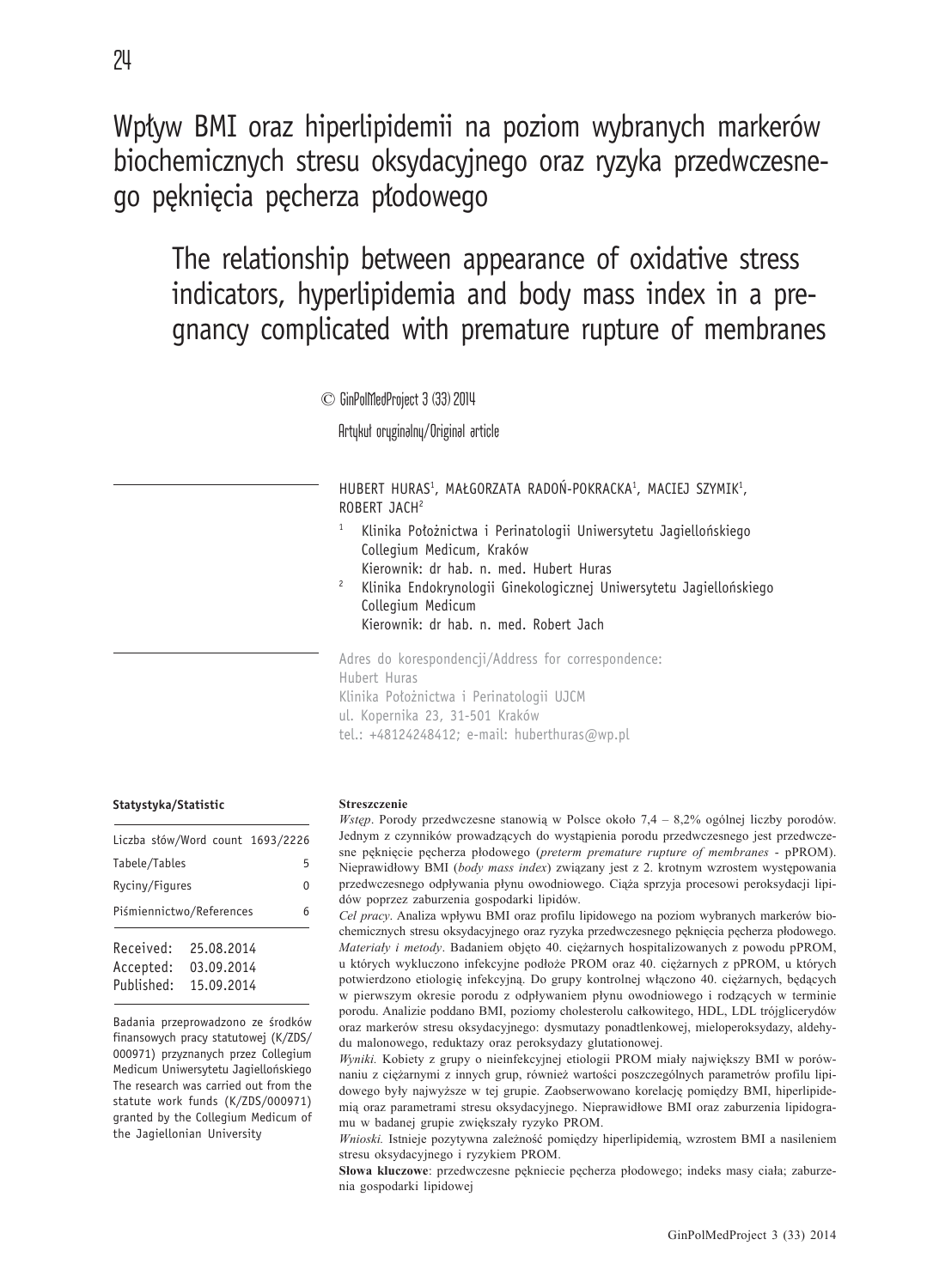*Introduction.* Preterm deliveries in Poland are approximately 7,4-8,2% of the total number of deliveries. One of the factor leading to the occurrence of preterm labor is preterm premature rupture of membranes (pPROM). Abnormal BMI (body mass index) is associated with 2 fold increase in the occurrence of premature rupture of the membranes. This is due to the fact that pregnancy promotes lipid peroxidation process by lipid disturbances that occur during its duration.

*The Aim.* The aim of the study was analysis of the impact of BMI and lipid profile to the level of selected biochemical markers of oxidative stress and the risk of premature rupture of membranes in pregnancy complicated by PROM.

*Materials and methods.* The study included 40. pregnant women admitted with pPROM with excluded infectious etiology of PROM and 40. women with PROM who confirmed infectious background. The control group consisted of 40. pregnant women who are in the first stage of labor with amniotic fluid leakage and delivering at term. We analyzed BMI and the levels of total cholesterol, HDL, LDL, triglycerides and biochemichal parameters of oxidative stress: superoxide dismutase, myeloperoxidase, malonic aldehyde, glutathione reductase and glutathione peroxidase.

*Results.* Women with a group of non-infectious etiology of PROM have the highest BMI compared to pregnant women with other groups, the values of the individual parameters of the lipid profile were also the highest in this group. It was observed a correlation between BMI, hyperlipidemia, and oxidative stress parameters. Abnormal BMI and lipid disorders in the study group increased the risk of pPROM.

*Conclusion.* There is a positive relationship between hyperlipidemia, increasing BMI and the intensity of oxidative stress and risk of PROM.

**Key words:** premature rupture of membranes; body mass index; hyperlipidemia

#### WSTĘP

Porody przedwczesne stanowią w Polsce około 7,4-8,2% ogólnej liczby porodów [1]. Jednym z czynników prowadzących do wystąpienia porodu przedwczesnego jest przedwczesne pęknięcie pęcherza płodowego (*preterm rupture of membranes* – PROM). Je¿eli dochodzi do porodu przedwczesnego przed 37. tygodniem ciąży określane jest jako pPROM (preterm premature rupture of membranes). Z pośród wielu czynników ryzyka nieprawidłowy BMI związany jest z 2. krotnym wzrostem występowania PROM. Ciąża sprzyja procesowi peroksydacji lipidów poprzez zaburzenia gospodarki lipidów, do których dochodzi podczas jej przebiegu. Produkty peroksydacji lipidowej oraz związany z nimi stres oksydacyjny modyfikują właściwości fizyczne błon komórkowych. Peroksydacja lipidów powoduje również zahamowanie aktywności niektórych enzymów błonowych i białek transportujących. Ostatecznie komórka traci integralność błon wewnątrzkomórkowych i błony plazmatycznej, co w konsekwencji indukuje PROM.

Wzrost poziomu lipidów w czasie trwania ciąży związany jest z fizjologiczną odpowiedzią organizmu na zmiany hormonalne oraz zwiêkszone zapotrzebowanie energetyczne matki i rozwijającego się płodu. Wzrost stężenia triglicerydów oraz cholesterolu w surowicy krwi w ciąży zaobserwowano już w 1934 roku [2]. Liczne publikacje wykazały, że w prawidłowo przebiegającej ciąży występuje około 100-200% wzrost triglicerydów, 50-60% wzrost cholesterolu całkowitego, 100% wzrost lipoprotein o małej gęstości (LDL) oraz nieznaczny kilkuprocentowy wzrost lipoprotein o wy-

#### INTRODUCTION

Preterm delivery constitutes in Poland about  $7.4 - 8.2\%$ of the general number of deliveries [1]. One of the factors leading to preterm delivery is the preterm rupture of membranes – PROM. If preterm delivery takes place before the 37th week of pregnancy, it is defined as pPROM (*preterm premature rupture of membranes*). Among many risk factors, the incorrect BMI is connected with the double increase of PROM prevalence. Pregnancy favours the process of lipid peroxidase by way of disturbing the lipids economy. This process appears during its course. The products of lipid peroxidation and oxidative stress related with it modify the physical properties of cell membranes. Lipid peroxidation also causes the inhibition of the activity of some membrane enzymes and the transportation of proteines. Eventually, the cell looses the integrality of intracellular and plasma membranes, what consequently induces PROM.

The increase of the level of lipids during pregnancy is linked with physiological response of the organism to hormonal changes and the increased energetic need of the mother and the developing foetus. The increase of triglycerides concentration and cholesterol in the blood serum during pregnancy has already been observed as far back as in 1934 [2]. Numerous publications have shown that in a correct pregnancy, there is a circa 100-200% increase of triglycerides, 50-60% increase of total cholesterol, 100% increase of low density lipoproteins (LDL), several percent increase of high density lipoproteins (HDL) in relation to the levels before pregnancy.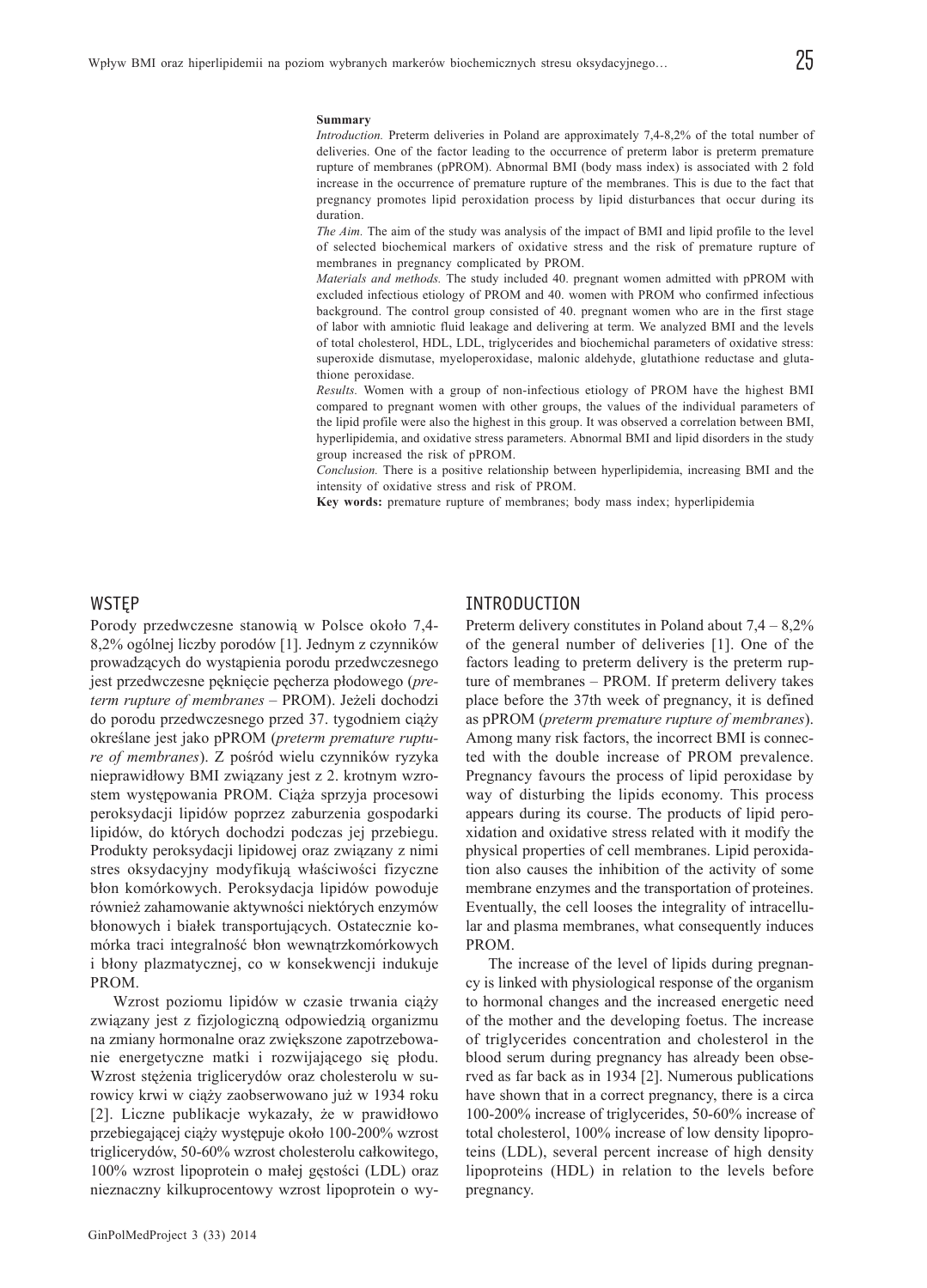sokiej gęstości (HDL) w stosunku do poziomów przed ciążą.

Mechanizm fizjologicznej hiperlipidemii w ciąży nie został jak dotąd poznany. Postuluje się, że za tym zjawiskiem stoją: wysoki poziom estrogenów, zjawisko insulinooporności oraz obniżenie aktywności lipazy lipoproteinowej [2]. Estrogeny zwiększają produkcję alfa-glubulin zawierających lipoproteiny oraz glikokortysteroidów zwiększających stężenie cholesterolu [3]. Badania przeprowadzone na modelach zwierzęcych wskazują, że znacznego stopnia hiperlipidemia indukuje stres oksydacyjny i przyczynia się do zwiększenia częstości porodów przedwczesnych [4]. Analiza zaburzeń lipidowych w czasie ciaży potwierdza, że dieta uboga w cholesterol przyczynia siê do zmniejszenia odsetka porodów przedwczesnych, natomiast wysoki poziom cholesterolu oraz trójglicerydów we krwi obwodowej kobiet ciężarnych zwiększa ryzyko porodu przed 37. tygodniem ciąży [5].

# CEL PRACY

Celem pracy była analiza wpływu BMI oraz profilu lipidowego na poziom wybranych markerów biochemicznych stresu oksydacyjnego oraz ryzyko przedwczesnego peknięcia pęcherza płodowego.

### METERIAŁY I METODY

Badanie miało charakter prospektywny, kohortowy i objęło 80. kobiet ciężarnych hospitalizowanych z powodu przedwczesnego odpływania płynu owodniowego w ciąży niedonoszonej oraz 40. osobową grupę kontrolną, ciężarnych rodzących w terminie porodu w Klinice Położnictwa i Perinatologii Collegium Medicum Uniwersytetu Jagielloñskiego w okresie od 1 stycznia do 30 grudnia 2009 roku. Grupę pierwszą stanowiło 40. ciężarnych hospitalizowanych z powodu pPROM, u których stwierdzono ujemny wynik wymazu mikrobiologicznego z kanału szyjki macicy oraz prawidłowe wartości leukocytozy i białka C-reaktywnego w celu wykluczenia infekcyjnego podłoża pPROM. W celu zminimalizowania czynników zakłócających markery biochemiczne stresu oksydacyjnego wykluczono ciężarne, u których w przebiegu ciąży rozpoznano jakakolwiek patologie, a w szczególności: nadciśnienie ciążowe i przewlekłe, cukrzyce oraz choroby tarczycy. Dodatkowo wykluczono kobiety palące tytoñ.

Grupę drugą stanowiło 40. ciężarnych hospitalizowanych z powodu pPROM, u których potwierdzono dodatnim wymazem mikrobiologicznym z szyjki macicy oraz nieprawidłowymi wartościami leukocytozy i białka C-reaktywnego infekcyjną etiologię pPROM. Podobnie, jak w grupie pierwszej w celu zminimalizowania czynników zakłócających markery biochemiczne stresu oksydacyjnego wykluczono ciężarne, u których w przebiegu ciąży rozpoznano jakąkolwiek patologię, a w szczególności: nadciśnienie ciążowe i prze-

So far, the mechanism of physiological hyperlipidaemia in pregnancy has not yet been explored. It is assumed that behind this phenomenon there is: a high level of estrogens, the phenomenon of insuline resistance and a reduction of lipoprotein lipase activity [2]. Estrogens increase the production of alpha-glubulins containing lipoproteins and glicocortysteroids augmenting the cholesterol concentration [3]. The researches carried out on aminal model show that high level hyperlipidemia induces oxidative stress and causes an increase in the frequency of preterm pregnancies [4]. The analysis of lipid disorders during pregnancy confirms that a low-cholesterol diet influences the diminishing of the percentage of preterm deliveries, whereas a high level of cholesterol and triglycerids in the peripheral blood of pregnant women increases the risk of preterm delivery before the 37th week of pregnancy [5].

# AIM OF THE WORK

The aim of the work was the analysis of BMI and lipid profile influence on the level of chosen biochemical markers of oxidative stress and the risk of preterm premature rupture of membranes.

### MATERIALS AND METHODS

The research was of a prospective, cohort nature and included 80 pregnant women hospitalised due to pretem amniotic fluid release in preterm delivery and a control group of 40 patients, pregnant women giving birth on time in the Clinic of Obstetrics and Perinatology, Collegium Medicum of the Jagiellonian University between January, 1 and December, 30 2009. The first group included 40 pregnant women hospitalized due to pPROM, in whom we stated a negative result of the microbiotic smear from the cervical canal and correct values of leukocytosis and C-reactive protein in order to exclude the infectious basis of pPROM. In order to minimize the factors disturbing the biochemical markers of oxidative stress, we excluded the pregnant women, in which we diagnosed a pathology during the pregnancy, and especially: hypertension in pregnancy and chronic hypertension, diabetes and thyroid diseases. Additionally, we excluded women smoking cigarettes.

The second group included 40 pregnant women hospitalized due to pPROM, in whom an infectious etiology of pPROM was diagnosed by way of positive microbiological smear from the cervix and incorrect values of leukocytosis and C-reactive protein. Similarly to the first group, in order to minimize the factors disturbing the biochemical oxidative stress, we excluded those pregnant women, in whom we diagnosed a pathology during the pregnancy, and especially: pregnancy hypertension and chronic hypertension, diabetes and thyroid diseases. Additionally, we excluded women smoking cigarettes.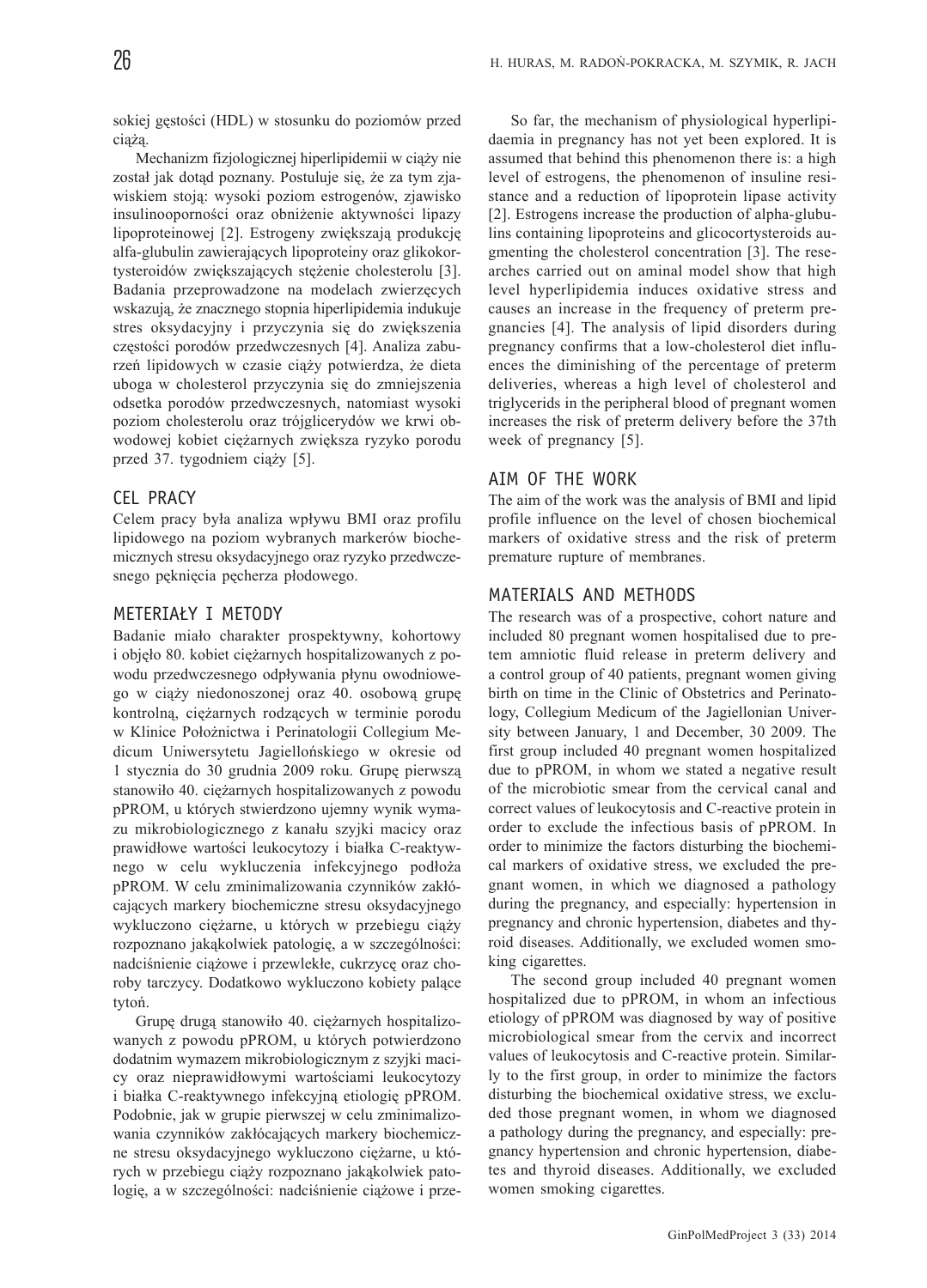wlekłe, cukrzyce oraz choroby tarczycy. Dodatkowo wykluczono kobiety palące tytoń.

Grupa trzecia – grupa kontrolna, do której włączono 40. ciężarnych, będących w pierwszym okresie porodu z odpływaniem płynu owodniowego i rodzących w terminie porodu. Podobnie, jak w grupach poprzednich w celu zminimalizowania czynników zakłócających markery biochemiczne stresu oksydacyjnego wykluczono ciężarne, u których w przebiegu ciąży rozpoznano jakakolwiek patologie, a w szczególności: nadciśnienie ciążowe i przewlekłe, cukrzycę oraz choroby tarczycy. Dodatkowo wykluczono również ciężarne palące oraz te, u których stwierdzono dodatni wynik wymazu z szyjki macicy w kierunku nosicielstwa paciorkowców grupy B (GBS). U wszystkich kobiet biorących udział w badaniu oznaczono BMI. Profil lipidowy w poszczególnych grupach analizowano w oparciu o jednokrotny wynik z surowicy krwi: cholesterolu całkowitego (CHOL), cholesterolu HDL, cholesterolu LDL, trójglicerydów (TG).

W celu analizy wybranych parametrów biochemicznych stresu oksydacyjnego oznaczono w surowicy krwi u pacjentek z poszczególnych grup następujące związki: dyzmutazę ponadtlenkową (SOD), mieloperoksydazę (MPO), aldehyd malonowy (MDA), reduktazę glutationową (GR), peroksydazę glutationową (GPx), całkowitą zdolność antyoksydacyjną osocza (TAS). Powyższych oznaczeñ dokonano dwukrotnie w trakcie hospitalizacji w grupach pierwszej i drugiej: w ciąży oraz podczas porodu oraz jednokrotnie w grupie kontrolnej – podczas porodu.

Analizê parametrów biochemicznych wykonano w Katedrze Fizjologii CM UJ oraz Zakładzie Diagnostyki Klinicznej CM UJ. Ocenę flory mikrobiologicznej wykonano w Zakładzie Mikrobiologii Szpitala Uniwersyteckiego w Krakowie.

Przed testowaniem istotności różnic cech pomiędzy grupami w stosunku do zmiennych o charakterze ciągłym przetestowano ich zgodność z rozkładem normalnym. W celu porównania parametrów, dla których stwierdzono zgodność z tym rozkładem, po spełnieniu założenia jednorodności wariancji i ze względu na potrzebê równoczesnego porównania 3. badanych grup zastosowano analizê wariancji (ANOVA). W przypadku niespełnienia wymienionych założeń istnienie różnic testowano nieparametrycznym testem ANOVA Kruskala-Wallisa. Kolejnym etapem analizy było określenie zależności pomiędzy markerami stresu oksydacyjnego a wskaźnikiem masy ciała oraz parametrami lipidowymi (cholesterol całkowity, LDL, HDL, trójglicerydy). Przeprowadzono analizê korelacji oraz regresji liniowej. Korelację pomiędzy badanymi zmiennymi, ze względu na skośny rozkład cech, określono za pomocą współczynnika Rho Spearmana. Wyniki statystycznie istotne uznano te, dla których p<0,05.

The third group – the control group, in which we included 40 pregnant women being in their first stage of labour with amniotic fluid release and giving birth on time. Similarly as in the previous groups, in order to minimize the factors disturbing the biochemical markers of the oxidative stress, we excluded those pregnant women during whose pregnancy we diagnosed a pathology, and especially: hypertension in pregnancy and chronic hypertension, diabetes and typhoid diseases. We also excluded pregnant women who smoke cigarettes and those in whom we diagnosed an adddtional positive result in the smear from the cervix towards streptoccocal carrier from group B (GBS). BMI was determined in all women taking part in the examination. The lipid profile in particular groups were analyzed on the basis of a single result from blood serum: total cholesterol (CHOL), cholesterol HDL, cholesterol LDL, triglycerides (TG).

In order to analyse the chosen biochemical parameters of the oxidative stress, we determined the following compounds in the blood serum of patients from specific groups: superoxide dismutase (SOD), mieloperoxidase (MPO), malonic aldehyde (MDA), glutathione reductase (GR), plutathione peroxydase (GPx), total antioxidant capacity of the plasma (TAS). The above determinations were made twice during hospitalisation in the first and second group: during pregnancy and during delivery and one time in the control group – during delivery.

The analysis of the biochemical parameters was made in the Department of Physiology CM UJ and in the Institute of Clinical Diagnosis CM UJ. The evaluation of the microbiological flora was made in the Institute of Microbiology of the University Hospital in Cracow.

 Before testing the significance of differences in the traits between groups in relation to variables of a continuous character, we tested their compatibility with the normal arrangement. In order to compare the parameters for which we stated compatibility with this arrangement, after fulfilling the assumption of homogeneity of variance and due to the need of simultaneous comparison of 3 examined groups, we applied the variance analysis (ANOVA). In case of not fulfilling the mentioned assumptions, the existance of diffences were tested with non-parametrical test ANOVA Kruskal-Wallis. Another stage of the analysis consisted in defining the dependence existing between markers of oxidative stress and the indicator of the body mass and the lipide parameters (total cholesterol, LDL, HDL, triglycerides). We carried out an analysis of corelation and linear regression. The corelation between the examined variables, due to the oblique arrangement of traits, was defined with the help of Rho Spearman coefficient. The statistically significant results were those for whom  $p<0.05$ .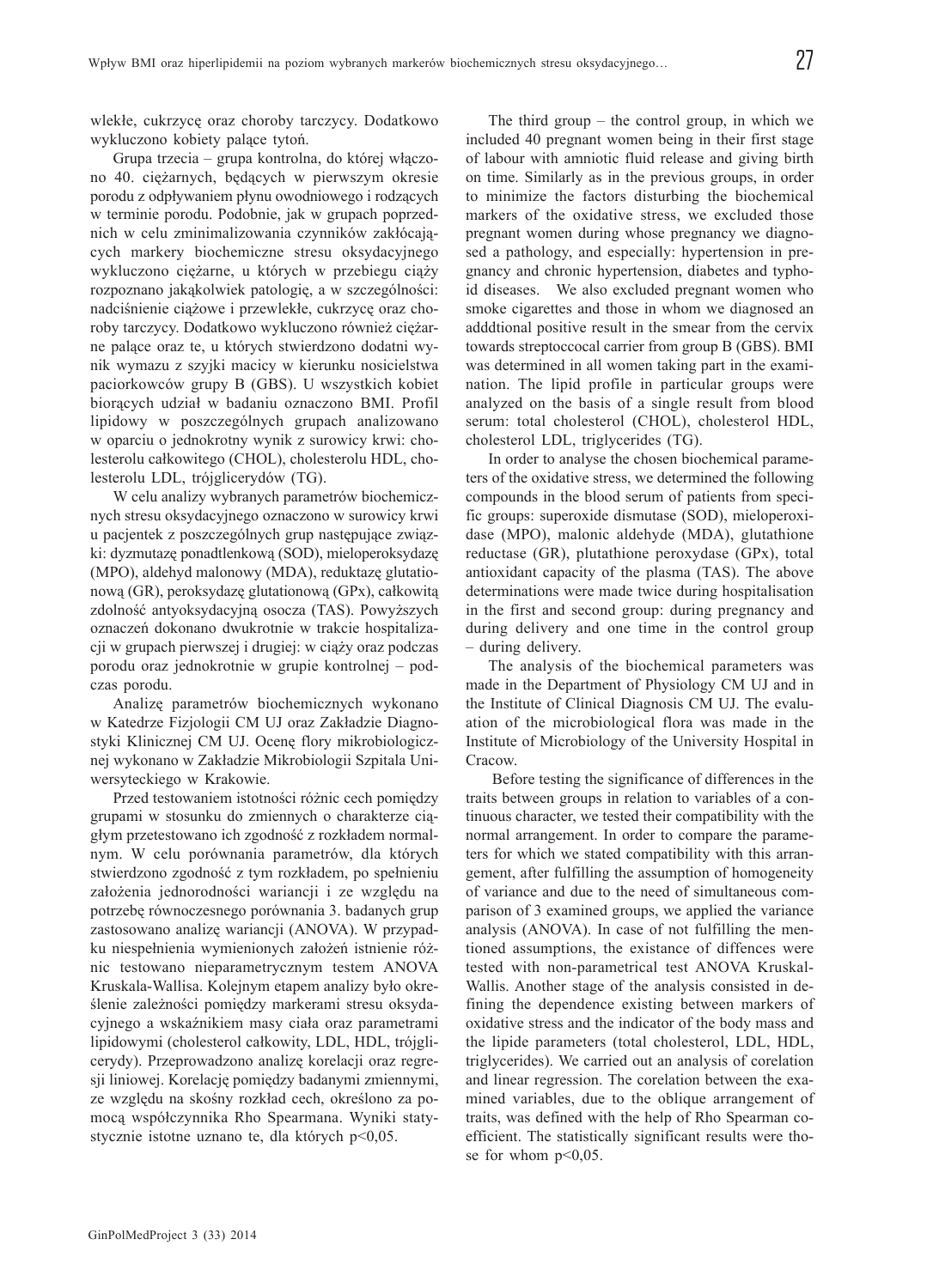# **WYNTKT**

Średni wiek kobiet ciężarnych w grupie pierwszej wyniósł 28 lat (zakres: 19-40), w grupie drugiej 25,2 lat (zakres: 16-39), natomiast w grupie trzeciej 26,3 lat (zakres: 16-42). Kolejno analizie poddano wartości BMI oraz profilu lipidowego w ciąży fizjologicznej oraz powikłanej pPROM. Kobiety z grupy pierwszej miały największy BMI w porównaniu z ciężarnymi z innych grup, również wartości poszczególnych parametrów

# **RESULTS**

The average age of the pregnant women in the first group was 28 years (range: 19-40), in the second group 25,2 years (range: 16-39), whereas in the third group 26,3 years (range: 16-42). Next, we analysed the BMI values and the lipide profile in natural delivery and complicated pPROM delivery. Women from the first group had the highest BMI in comparison to the pregnant women from other groups. The values of parti-

**Tab.1.** BMI oraz profil lipidowy w czasie porodu w grupach pPROM u kobiet z cechami infekcji i bez cech infekcji oraz w grupie kontrolnej

|                      | Grupa kontrolna<br>$[n=40]$ | Grupa I<br>$[n=40]$  | Grupa II<br>$[n=40]$ |  |
|----------------------|-----------------------------|----------------------|----------------------|--|
| BMI $[kg/m2]$        | 23,3(3,2)                   | 28,2(4,4)            | 22,5(2,5)            |  |
| średnia, (SD)        |                             | $p^{B1-B2}<0,0001$   |                      |  |
|                      |                             | $p^{K-B1} < 0,0001$  | $p^{K-B2}=0,214$     |  |
| cholesterol [mmol/l] | 5,96(0,51)                  | $6,84$ $(0,82)$      | 5,84(0,42)           |  |
| średnia, (SD)        |                             | $p^{B1-B2} < 0,0001$ |                      |  |
|                      |                             | $p^{K-B1} < 0,0001$  | $p^{K-B2} < 0,241$   |  |
| $LDL$ [mmol/l]       | $4,58$ $(0,24)$             | 5,06(0,52)           | $4,48$ $(0,26)$      |  |
| średnia, (SD)        |                             | $p^{B1-B2} < 0,0001$ |                      |  |
|                      |                             | $p^{K-B1} < 0,0001$  | $p^{K-B2} < 0.062$   |  |
| $HDL$ [mmol/l]       | 1,70(0,06)                  | 1,82(0,13)           | 1,69(0,05)           |  |
| średnia, (SD)        |                             | $p^{B1-B2} < 0,0001$ |                      |  |
|                      |                             | $p^{K-B1} < 0,0001$  | $p^{K-B2}=0,204$     |  |
| TG [mmol/l]          | 2,30(0,18)                  | 2,60(0,29)           | 2,24(0,14)           |  |
| średnia, (SD)        |                             | $p^{B1-B2} < 0,0001$ |                      |  |
|                      |                             | $p^{K-B1} < 0.0001$  | $p^{K-B2}=0,209$     |  |

Test Kruskal-Wallis: p<sup>K-B1</sup>- dla porównania grupy kontrolnej z grupą pPROM bez infekcji; p<sup>K-B2</sup>- dla porównania grupy kontrolnej z grupą pPROM z infekcją; pB1-B2- dla porównania grupy pPROM bez infekcji z grupą pPROM z infekcją

| Tab.1. The BMI and the lipid        |  |  |  |
|-------------------------------------|--|--|--|
| profile during delivery in pPROM    |  |  |  |
| groups in women with traits of      |  |  |  |
| infection and with traits of infec- |  |  |  |
| tion and in the control group       |  |  |  |

|                                             | Control group<br>$[n=40]$ | Group I<br>$[n=40]$  | <b>Group II</b><br>$[n=40]$ |  |
|---------------------------------------------|---------------------------|----------------------|-----------------------------|--|
| Average BMI $\lceil \text{kg/m}^2 \rceil$ , | 23,3(3,2)                 | 28,2(4,4)            | 22,5(2,5)                   |  |
| (SD)                                        |                           | $p^{B1-B2} < 0,0001$ |                             |  |
|                                             |                           | $p^{K-B1} < 0.0001$  | $p^{K-B2}=0,214$            |  |
| Average cholesterol [mmol/l],               | 5,96(0,51)                | $6,84$ $(0,82)$      | 5,84(0,42)                  |  |
| (SD)                                        |                           | $p^{B1-B2} < 0.0001$ |                             |  |
|                                             |                           | $p^{K-B1} < 0,0001$  | $p^{K-B2} < 0,241$          |  |
| Average LDL [mmol/l],                       | $4,58$ $(0,24)$           | 5,06(0,52)           | $4,48$ $(0,26)$             |  |
| (SD)                                        |                           | $p^{B1-B2} < 0,0001$ |                             |  |
|                                             |                           | $p^{K-B1} < 0,0001$  | $p^{K-B2} < 0.062$          |  |
| Average HDL [mmol/l],                       | 1,70(0,06)                | 1,82(0,13)           | 1,69(0,05)                  |  |
| (SD)                                        |                           | $p^{B1-B2} < 0,0001$ |                             |  |
|                                             |                           | $p^{K-B1} < 0,0001$  | $p^{K-B2}=0,204$            |  |
| Average TG [mmol/l],                        | 2,30(0,18)                | 2,60(0,29)           | 2,24(0,14)                  |  |
| (SD)                                        |                           | $p^{B1-B2}<0,0001$   |                             |  |
|                                             |                           | $p^{K-B1} < 0.0001$  | $p^{K-B2}=0,209$            |  |

The Kruskal-Wallis test:  $p^{K-B1}$ - for the comparison of the control group with pPROM group without infection;  $p^{K-B2}$ - for the comparison of the control group with pPROM group with infection;  $p^{B1-B2}$ for the comparison of pPROM group without infection with pPROM group with infection.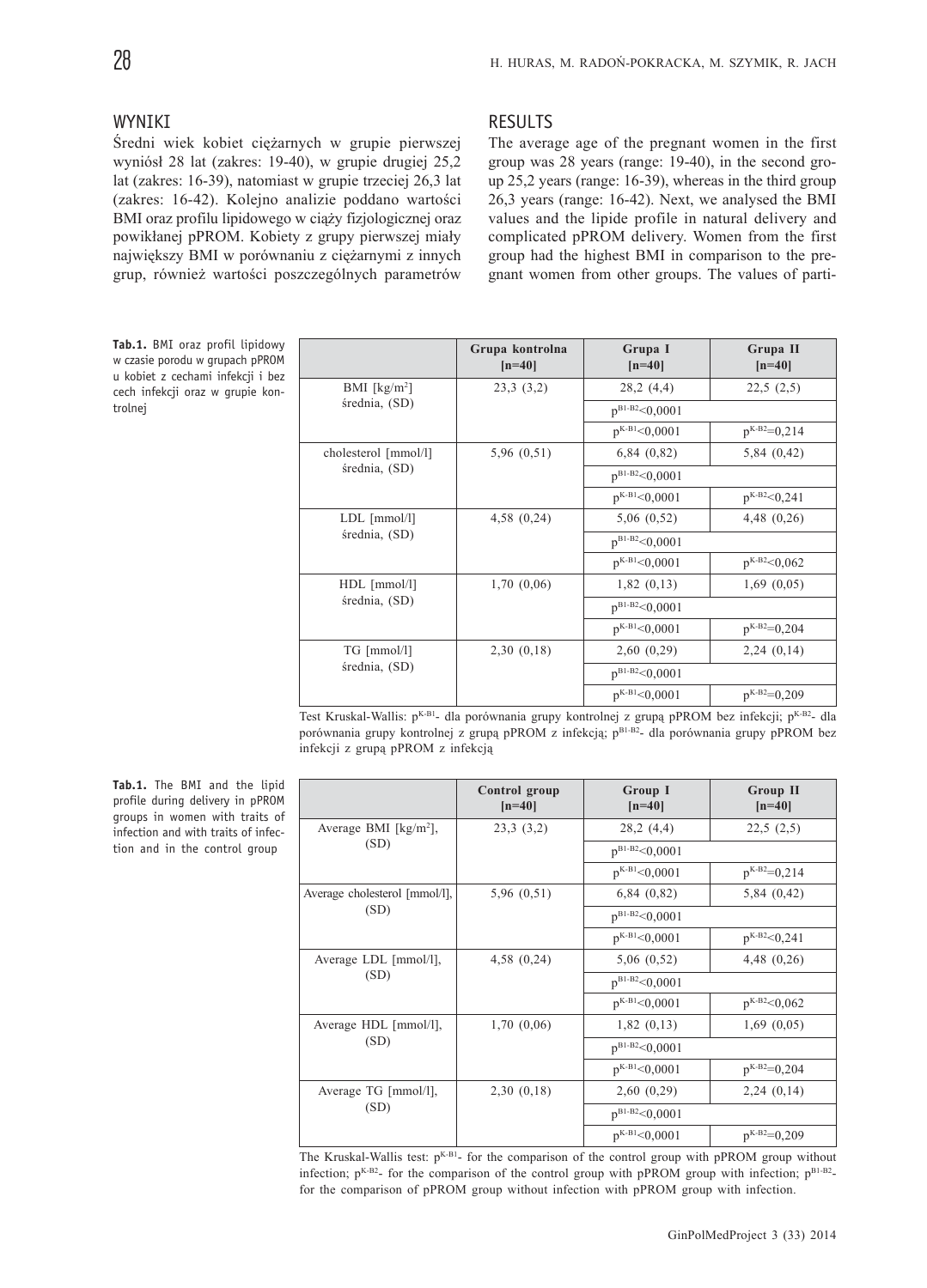profilu lipidowego były największe w grupie pierwszej. Wszystkie różnice były istotne statystycznie (tab.1.).

Do analizy wpływu BMI badanych kobiet na markery stresu oksydacyjnego wykorzystano modele regresji liniowej, a dodatkowo do oceny siły liniowego związku wykorzystano wartości korelacji. Analizę przeprowadzono wśród wszystkich włączonych do badania kobiet oraz odrębnie dla każdej z poszczególnych grup. Aby możliwe było stwierdzenie istnienia zależności konieczne było uwzględnienie osób reprezentujących relatywnie dużą zmienność. Istotne zależności obserwowano tylko wówczas, gdy analizowano wszystkie kobiety razem. Korelacja pomiędzy BMI a parametrami stresu oksydacyjnego była słaba i wynosiła w granicach od 12% do 30%. Podobnie w całej badanej grupie

cular parameters of the lipid profile were also the highest in the first group. All differences were statistically significant (tab.1.).

For the analysis of the influence of BMI on the examined women on the markers of the oxidative stress, we used the models of linear regression, and additionally for the evaluation of the strength of the linear compound we used the corelation value. The analysis was carried out among all women included in the examination and separately for each specific group. So that it were possible to state the dependency, it was necessary to include patients representing a relatively great variability. Significant dependencies were observed only when we analysed the women altogether. The corelation between BMI and the parameters of the

**Tab. 2.** Wpływ BMI na wybrane parametry stresu oksydacyjnego – wartość b oszacowana dla zmiany BMI o 1 kg/m²

|                            | Cala grupa |             | Grupa kontrolna<br>$[n=40]$ |             | Grupa I<br>$[n=40]$ |             | Grupa II<br>$[n=40]$ |             |
|----------------------------|------------|-------------|-----------------------------|-------------|---------------------|-------------|----------------------|-------------|
|                            | rho        | $\mathbf b$ | rho                         | $\mathbf b$ | rho                 | $\mathbf b$ | rho                  | $\mathbf b$ |
| dysmutaza ponadtlenkowa    | 0,38       | 2,80        | $-0.28$                     | $-0,54$     | 0,14                | 0,31        | $-0.09$              | $-0.53$     |
| (SOD)                      | p<0.001    | p<0,001     | $p=0,078$                   | $p=0,119$   | $p=0.397$           | $p=0,451$   | $p=0,584$            | $p=0,375$   |
| mieloperoksydaza           | 0,34       | 4,31        | 0,02                        | $-0.02$     | $-0,001$            | 0.08        | $-0.07$              | $-0,16$     |
| (MPO)                      | $p=0,001$  | p<0,001     | $p=0,907$                   | $p=0,986$   | $p=0,996$           | $p=0,929$   | $p=0,675$            | $p=0,664$   |
| aldehyd malonowy           | 0,46       | 3.63        | 0.24                        | 0.63        | 0.15                | 0.25        | 0,01                 | 0,11        |
| (MDA)                      | p<0.001    | p<0.001     | $p=0,132$                   | $p=0,325$   | $p=0,361$           | $p=0,520$   | $p=0,965$            | $p=0,792$   |
| reduktaza glutationowa     | 0.37       | 1,26        | $-0.29$                     | $-0.44$     | $-0.11$             | $-0.08$     | 0,01                 | $-0.06$     |
| (GR)                       | p<0.001    | p<0.001     | $p=0.065$                   | $p=0,110$   | $p=0,518$           | $p=0,666$   | $p=0.943$            | $p=0,833$   |
| peroksydaza glutationowa   | 0,41       | 4,36        | $-0,10$                     | 0,11        | 0,01                | $-0.02$     | 0,06                 | 0,08        |
| (GPx)                      | p<0,001    | p<0,001     | $p=0,525$                   | $p=0.932$   | $p=0,961$           | $p=0,966$   | $p=0,704$            | $p=0.931$   |
| całkowita zdolność antyok- | 0,41       | 4,36        | $-0,10$                     | 0,11        | 0,01                | $-0.02$     | 0.06                 | 0.08        |
| sydacyjna osocza (TAS)     | p<0,001    | p<0,001     | $p=0,927$                   | $p=0,820$   | $p=0,250$           | $p=0,203$   | $p=0,346$            | $p=0,486$   |

**Tab. 2.** The influence of BMI on the chosen parameters of the oxidative stress - b value estimated for the BMI change by 1 kg/m²

|                            | The whole group |             | Control group<br>$[n=40]$ |             | Group I<br>$[n=40]$ |           | <b>Group II</b><br>$[n=40]$ |             |
|----------------------------|-----------------|-------------|---------------------------|-------------|---------------------|-----------|-----------------------------|-------------|
|                            | rho             | $\mathbf b$ | rho                       | $\mathbf b$ | rho                 | h         | rho                         | $\mathbf b$ |
| Superoxide dismutase       | 0.38            | 2,80        | $-0,28$                   | $-0.54$     | 0,14                | 0,31      | $-0,09$                     | $-0.53$     |
| (SOD)                      | p<0.001         | p<0,001     | $p=0,078$                 | $p=0,119$   | $p=0,397$           | $p=0,451$ | $p=0,584$                   | $p=0,375$   |
| mieloperoxydase            | 0.34            | 4,31        | 0.02                      | $-0.02$     | $-0,001$            | 0.08      | $-0.07$                     | $-0.16$     |
| (MPO)                      | $p=0,001$       | p<0,001     | $p=0,907$                 | $p=0,986$   | $p=0,996$           | $p=0,929$ | $p=0,675$                   | $p=0,664$   |
| Malonic aldehyde           | 0,46            | 3.63        | 0,24                      | 0.63        | 0.15                | 0.25      | 0,01                        | 0,11        |
| (MDA)                      | p<0.001         | p<0,001     | $p=0,132$                 | $p=0,325$   | $p=0,361$           | $p=0,520$ | $p=0.965$                   | $p=0,792$   |
| Glutathione reductase      | 0.37            | 1,26        | $-0.29$                   | $-0.44$     | $-0.11$             | $-0.08$   | 0,01                        | $-0.06$     |
| (GR)                       | p<0.001         | p<0,001     | $p=0,065$                 | $p=0,110$   | $p=0,518$           | $p=0,666$ | $p=0,943$                   | $p=0,833$   |
| Glutathione peroxidase     | 0,41            | 4,36        | $-0,10$                   | 0,11        | 0.01                | $-0.02$   | 0.06                        | 0.08        |
| (GPx)                      | p<0.001         | p<0,001     | $p=0,525$                 | $p=0.932$   | $p=0,961$           | $p=0,966$ | $p=0,704$                   | $p=0.931$   |
| Total antioxidant capacity | 0,41            | 4,36        | $-0,10$                   | 0,11        | 0.01                | $-0.02$   | 0,06                        | 0.08        |
| of the plasma (TAS)        | p<0,001         | p<0,001     | $p=0,927$                 | $p=0,820$   | $p=0,250$           | $p=0,203$ | $p=0,346$                   | $p=0,486$   |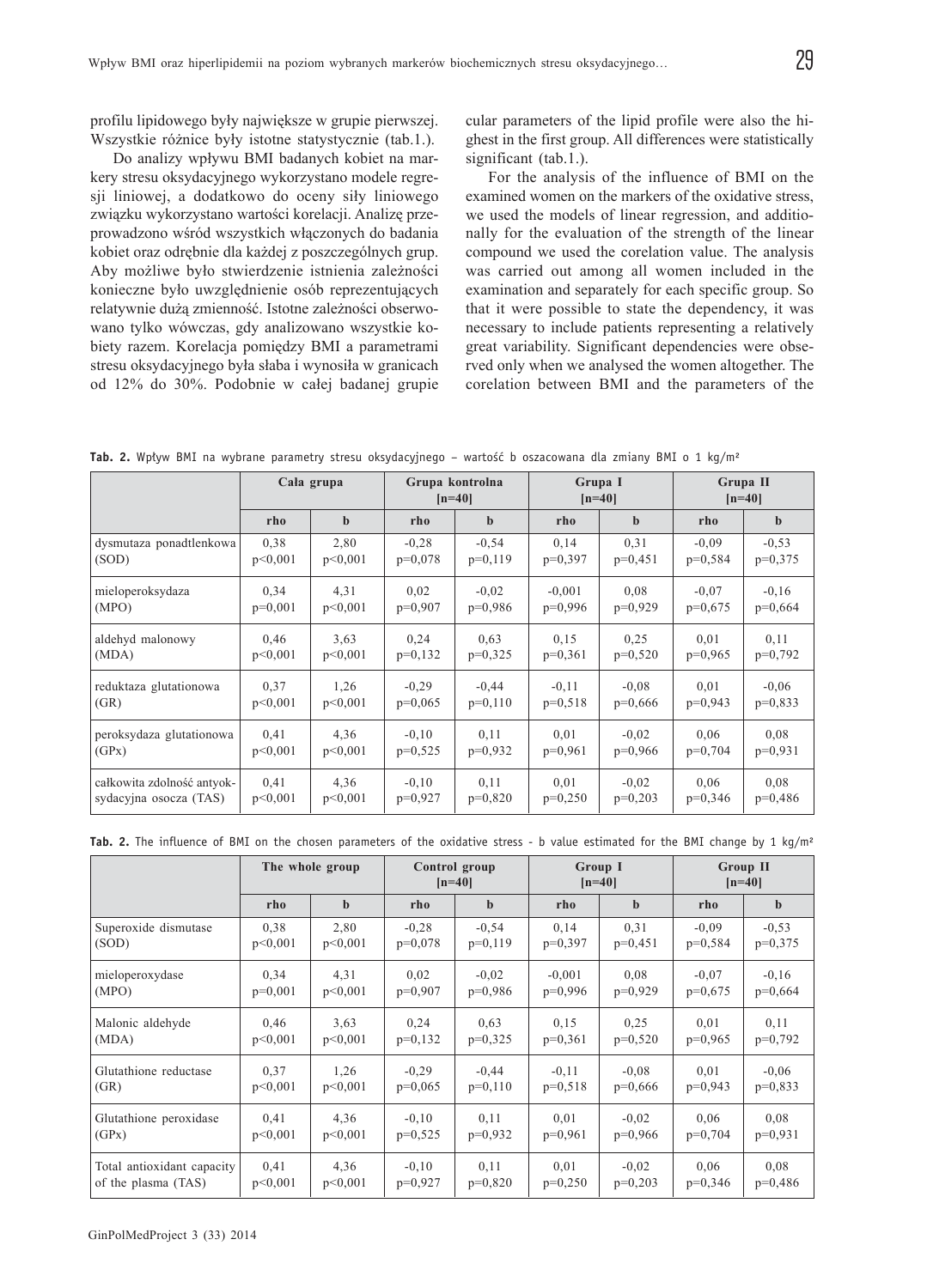obserwowano wzrost wartości markerów stresu oksydacyjnego przy jednostkowym wzroście BMI (tab.2.).

Badając znaczenie zwiększonego wskaźnika BMI zaobserwowano, że wraz ze wzrostem BMI o 1 kg/m<sup>2</sup> ryzyko pPROM wzrastało o 14%. Wzrost ryzyka był większy (o 37%) jeśli analizę ograniczono wyłacznie do kobiet z grupy I (tab.3.).

Przebadano także, jak parametry profilu lipidowego wpływają na wybrane markery stresu oksydacyjnego. Podobnie, jak w przypadku analizy wpływu BMI i tutaj statystycznie istotne estymatory zaobserwowano jedynie wtedy, kiedy badano wszystkie kobiety razem. Obserwowano wówczas korelacjê na poziomie od 36% do 47%. Wyniki analiz dla poziomu cholesterolu całkowitego przeprowadzonych odrębnie w grupach kobiet ciężarnych objêtych badaniem przedstawiono w tabeli 4.

Gdy analizê przeprowadzono w grupie 120. kobiet włączonych do badania obserwowano, że zmiana jednostkowa stężenia cholesterolu całkowitego (o 1 mmol/l) związana była z największą zmianą stężenia mielopreoksydazy (o 25,5 nmol/l) oraz peroksydazy glutationowej (o 25,0 nmol/l). Natomiast zwiększenie stężenia cholesterolu całkowitego związane było ze zmniejszeniem całkowitej zdolności antyoksydacyjnej osocza.

Analizując wpływ pozostałych lipidów na wybrane markery stresu oksydacyjnego wykazano że wzrost LDL o 1 mmol/l najsilniej oddziaływał na poziom dysmutazy ponadtlenkowej i wiązał się ze wzrostem jej o 27,59 nmol/ml. Z kolei wzrost wartość HDL i trójglicerydów o 1 mmol/l najsilniej związana była ze wzrostem poziomu mieloperoksydazy- o odpowiednio 177,37 i 70,1 nmol/ml.

Analizując znaczenie stężenia cholesterolu zaobserwowano, że wzrost tego parametru o 1 mmol/l prowadził do zwiększenia ryzyka pPROM w całej grupie badanych kobiet ponad 2. krotnie, natomiast w grupie kobiet z pPROM bez infekcji ponad 7. krotnie (tab.5.].

Nie tak silne, jednak statystycznie istotne zwiększenie ryzyka pPROM obserwowano, także w sytuacji podwyższonego stężenia cholesterolu LDL. Ryzyko to wzrastało o 13% w całej badanej grupie kobiet i o 58% w grupie kobiet z pPROM bez infekcji.

oxidative stress was weak and fell within the norms between 12% and 30%. Similarly in the whole examined group, we observed an increase of markers of the oxidative stress by a single BMI growth (tab.2.).

While examining the significance of the elevated BMI indicator, we observed that together with BMI increase by  $1 \text{ kg/m}^2$ , the pPROM risk was incrasing by 14%. The increase of the risk was greater (by 37%) if the analysis was limited exclusively to women from group I (tab.3.).

We also examined how the parameters of the lipid profile influence the chosen markers of the oxidative stress. Similarly as to the case of the analysis of BMI influence and here the statistically significant estimators were seen only when all the women altogether had been examined. We then observed the corelation at the level from 36% to 47%. Table 4 presents the results of the analysis for the level of total cholesterol carried out separately in the groups of pregnant women included in the examination.

When the analysis was carried out in the group of 120 women included in the examination, we observed that the unit change of total cholesterol concentration (by 1 mmol/l) was related with the greatest change of mielopreoxidase (by 25,5 nmol/l) and glutathione peroxidase (by 25,0 nmol/l). Whereas the increase of the total cholesterol concentration was linked with the decrease of plasm total antioxidative capacity.

While analysing the influence of the remaining lipids on the chosen markers of the oxidative stress, it was proved that LDL increase by 1 mmol/l has mostly influenced the level of superoxide dismutase and was related with its increase by 27,59 nmol/ml. In turn, the increase of HDL value and triglycerids value by 1 mmol/l was mostly related with the increase of the level of mieloperoxidase - 177,37 and 70,1 nmol/ml respectively.

While analysing the importance of cholesterol concentration we observed that the increase of this parameter by 1 mmol/l led to a more than two times increase of pPROM risk in the whole group of examined women, whereas in the group of women with pPROM without infection - more than 7 times (tab.5.].

**Tab. 3.** Ryzyko przedwczesnego pęknięcia pęcherza płodowego związane ze zwiększeniem BMI o 1 kg/m2 . Model regresji logistycznej

|                                 | <b>Horaz</b> szans | 95% PU      | <b>Istotność</b> |
|---------------------------------|--------------------|-------------|------------------|
| $BMI^*$ [kg/m <sup>2</sup> ]    | .14                | $1,03-1,27$ | $p=0,015$        |
| $BMI^{**}$ [kg/m <sup>2</sup> ] | . 37               | 1,19-1,59   | p<0,001          |

**\*** – model jednowymiarowy w grupie wszystkich badanych kobiet

**\*\*** – model jednowymiarowy, w grupie kobiet bez potwierdzonej infekcyjnej etiologii pPROM

**Tab. 3.** The risk of preterm premature rupture of membranes linked with BMI increase by 1 kg/m<sup>2</sup>. Model of logistic regression

|                              | The quotient of<br>chances | 95% PU      | Significance |
|------------------------------|----------------------------|-------------|--------------|
| $BMI^*$ [kg/m <sup>2</sup> ] | 14                         | $1,03-1,27$ | $p=0,015$    |
| $BMI**$ [kg/m <sup>2</sup> ] | 1,37                       | 1,19-1,59   | p<0,001      |

**<sup>\*</sup>** – one dimensional model in the group of all examined women;

**\*\*** – one dimensional model, in the group of women without confirmed infectional etiology of pPROM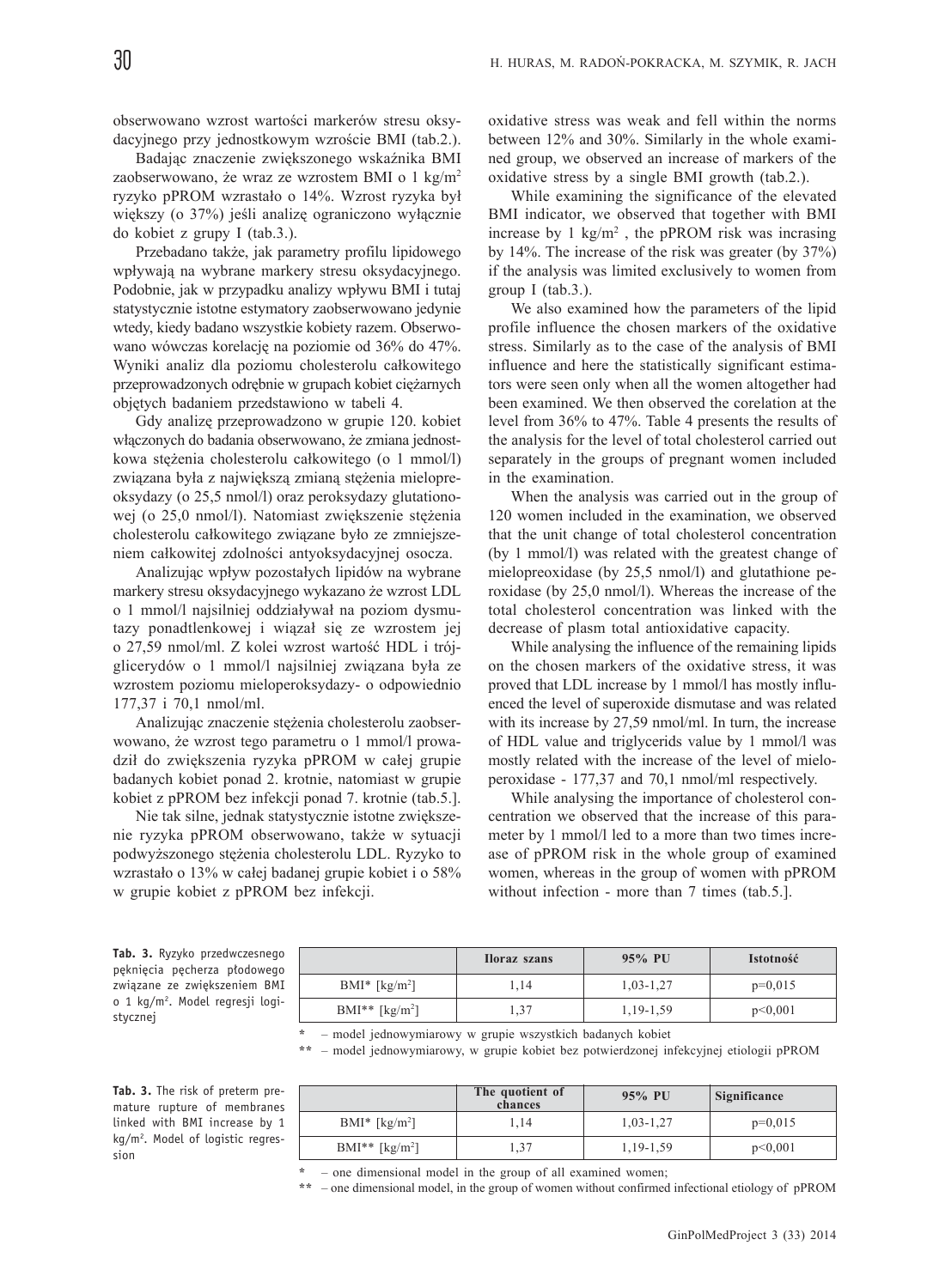|                            | Cala grupa |             | Grupa kontrolna<br>$[n=40]$ |           | Grupa I<br>$[n=40]$ |             | Grupa II<br>$[n=40]$ |             |
|----------------------------|------------|-------------|-----------------------------|-----------|---------------------|-------------|----------------------|-------------|
|                            | rho        | $\mathbf b$ | rho                         | b         | rho                 | $\mathbf b$ | rho                  | $\mathbf b$ |
| dysmutaza ponadtlenkowa    | 0,39       | 16.3        | $-0,25$                     | $-3,1$    | 0,17                | 1,75        | $-0.04$              | $-2,98$     |
| (SOD)                      | p<0.001    | p<0,001     | $p=0,124$                   | $p=0,152$ | $p=0,299$           | $p=0,424$   | $p=0,792$            | $p=0,414$   |
| mieloperoksydaza           | 0,36       | 25,5        | 0,11                        | 3,1       | 0.02                | 0.81        | $-0.08$              | $-1,23$     |
| (MPO)                      | $p=0,001$  | p<0,001     | $p=0,492$                   | $p=0,664$ | $p=0,895$           | $p=0,865$   | $p=0,631$            | $p=0,578$   |
| aldehyd malonowy           | 0,47       | 20,7        | 0,22                        | 3.9       | 0,16                | 1,47        | 0.03                 | 0.78        |
| (MDA)                      | p<0.001    | p<0.001     | $p=0,174$                   | $p=0,331$ | $p=0,318$           | $p=0,485$   | $p=0.876$            | $p=0,752$   |
| reduktaza glutationowa     | 0.38       | 7,2         | $-0.3$                      | $-2,9$    | $-0,13$             | $-0.56$     | 0,1                  | 0,43        |
| (GR)                       | p<0.001    | p<0,001     | $p=0.056$                   | $p=0.092$ | $p=0.438$           | $p=0.581$   | $p=0.549$            | $p=0,811$   |
| peroksydaza glutationowa   | 0,41       | 25,0        | $-0,11$                     | 1,02      | $-0.03$             | $-0.52$     | 0,04                 | 0.85        |
| (GPx)                      | p<0.001    | p<0.001     | $p=0,506$                   | $p=0.894$ | $p=0,840$           | $p=0,861$   | $p=0.822$            | $p=0,880$   |
| całkowita zdolność antyok- | $-0,4$     | $-0,11$     | 0.08                        | 0,01      | 0,15                | 0,01        | $-0,1$               | $-0.01$     |
| sydacyjna osocza (TAS)     | p<0,001    | p<0,001     | $p=0,603$                   | $p=0,692$ | $p=0,345$           | $p=0,382$   | $p=0,555$            | $p=0,533$   |

**Tab. 4.** Wpływ stężenia cholesterolu całkowitego na wybrane parametry stresu oksydacyjnego. Korelacje i regresja liniowa jednoczynnikowa; wartość b oszacowana dla zmiany stężenia cholesterolu całkowitego o 1 mmol/l

**Tab. 4.** The influence of the concentration of total cholesterol on the chosen parameters of the oxidative stress. Corelation and one-factor linear regression; b value estimated for the change of total cholesterol concentration by 1 mmol/l

|                            | The whole group |             | Control group<br>$[n=40]$ |             | Group I<br>$[n=40]$ |             | <b>Group II</b><br>$[n=40]$ |           |
|----------------------------|-----------------|-------------|---------------------------|-------------|---------------------|-------------|-----------------------------|-----------|
|                            | rho             | $\mathbf b$ | rho                       | $\mathbf b$ | rho                 | $\mathbf b$ | rho                         | b         |
| Superoxide dismutase       | 0,39            | 16,3        | $-0,25$                   | $-3,1$      | 0,17                | 1,75        | $-0.04$                     | $-2,98$   |
| (SOD)                      | p<0.001         | p<0,001     | $p=0,124$                 | $p=0,152$   | $p=0,299$           | $p=0,424$   | $p=0,792$                   | $p=0,414$ |
| mieloperoxydase            | 0.36            | 25,5        | 0,11                      | 3,1         | 0.02                | 0.81        | $-0.08$                     | $-1,23$   |
| (MPO)                      | $p=0,001$       | p<0,001     | $p=0,492$                 | $p=0,664$   | $p=0,895$           | $p=0,865$   | $p=0.631$                   | $p=0,578$ |
| Malonic aldehyde           | 0,47            | 20,7        | 0,22                      | 3.9         | 0,16                | 1,47        | 0.03                        | 0.78      |
| (MDA)                      | p<0.001         | p<0.001     | $p=0,174$                 | $p=0,331$   | $p=0,318$           | $p=0,485$   | $p=0,876$                   | $p=0,752$ |
| Glutathione reductase      | 0.38            | 7,2         | $-0.3$                    | $-2,9$      | $-0.13$             | $-0.56$     | 0,1                         | 0,43      |
| (GR)                       | p<0.001         | p<0,001     | $p=0,056$                 | $p=0,092$   | $p=0,438$           | $p=0,581$   | $p=0,549$                   | $p=0,811$ |
| Glutathione peroxidase     | 0,41            | 25,0        | $-0.11$                   | 1,02        | $-0.03$             | $-0.52$     | 0,04                        | 0.85      |
| (GPx)                      | p<0,001         | p<0,001     | $p=0,506$                 | $p=0,894$   | $p=0,840$           | $p=0,861$   | $p=0,822$                   | $p=0,880$ |
| Total antioxidant capacity | $-0.4$          | $-0.11$     | 0.08                      | 0,01        | 0,15                | 0,01        | $-0,1$                      | $-0.01$   |
| of the plasma (TAS)        | p<0,001         | p<0,001     | $p=0,603$                 | $p=0,692$   | $p=0,345$           | $p=0,382$   | $p=0,555$                   | $p=0,533$ |

**Tab. 5.** Ryzyko przedwczesnego pęknięcia pęcherza płodowego związane ze zwiększeniem stężenia cholesterolu całkowitego o 1 mmol/l. Model regresji logistycznej

|                        | <b>Iloraz</b> szans | 95% PU        | <b>Istotność</b> |
|------------------------|---------------------|---------------|------------------|
| Cholesterol* [mmol/l]  | 2,23                | 1, 18 - 4, 18 | $p=0,013$        |
| Cholesterol** [mmol/l] | 7,30                | 2,81-18,98    | p<0,001          |

**\*** – model jednowymiarowy w grupie wszystkich badanych kobiet

**\*\*** – model jednowymiarowy, w grupie kobiet bez potwierdzonej infekcyjnej etiologii pPROM

**Tab. 5.** The risk of preterm premature rupture of membranes related with an increase of total cholesterol by 1 mmol/l. Model of logistic regression

|                        | The quotient of<br>chances | $95\%$ PU     | significance |
|------------------------|----------------------------|---------------|--------------|
| Cholesterol* [mmol/l]  | 2.23                       | 1, 18 - 4, 18 | $p=0,013$    |
| Cholesterol** [mmol/l] | 7.30                       | 2,81-18,98    | p<0,001      |

**\*** – one-dimensional model in the group of all examined women;

**\*\*** – one-dimensional model, in the group of women without confirmed infectious etiology of pPROM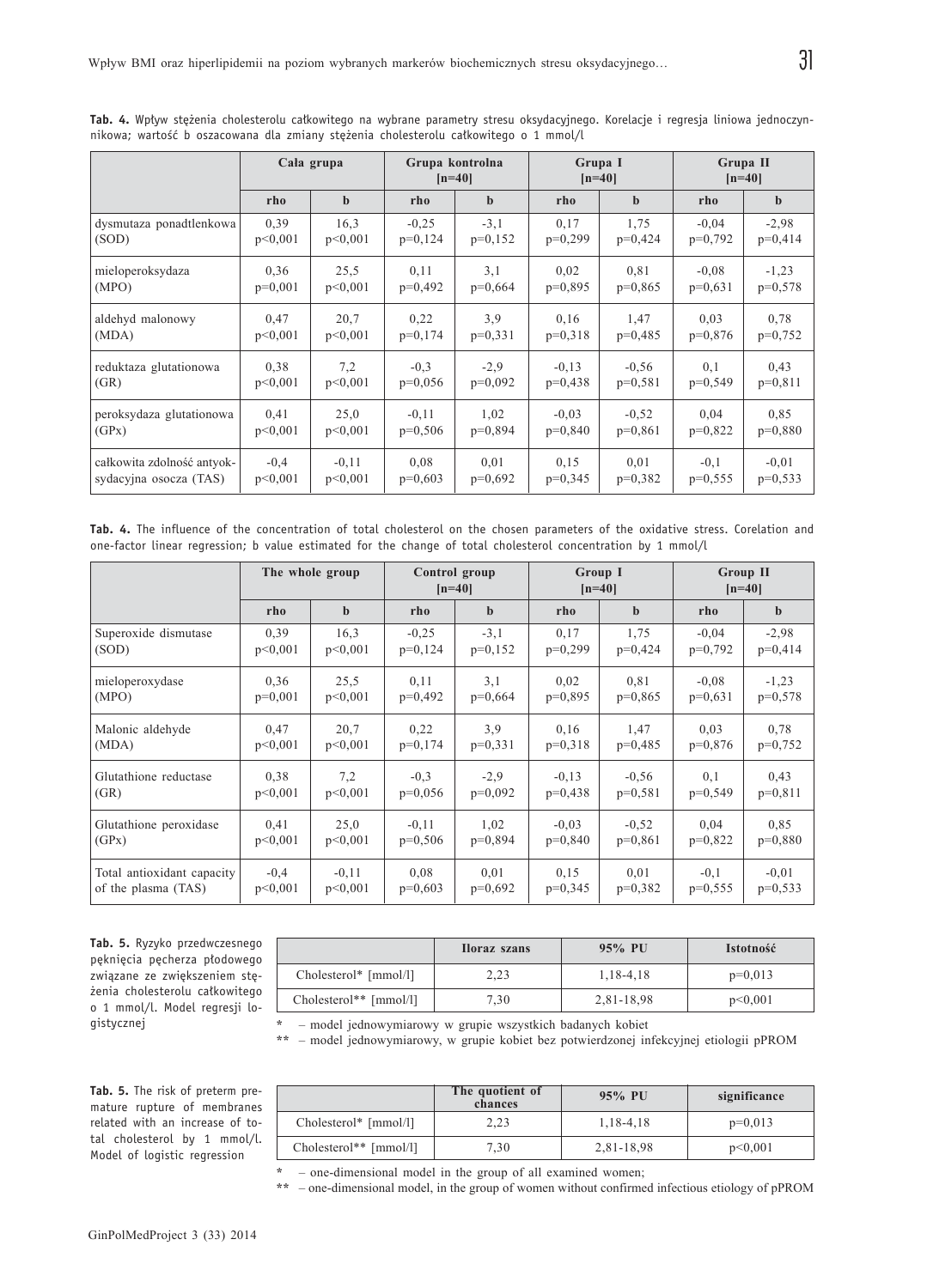# DYSKUSJA

W ciąży fizjologicznej w wyniku zmian metabolicznych i hormonalnych dochodzi do początkowego spadku poziomu lipidów w pierwszym trymestrze, a następnie do ich stopniowego wzrostu. Mechanizm, dzięki któremu w ciąży zmienia się profil lipidowy, nie został w pełni poznany i najpewniej związany jest z działaniem hormonów (estradiolu, progesteronu, prolaktyny i laktogenu łożyskowego) oraz zwiększoną aktywnością lipazy wątrobowej, a obniżeniem lipazy lipoproteinowej. Mayer i wsp. wykazali, że obserwowane w ciąży zmiany w profilu lipidowym związane są z takimi powikłaniami położniczymi jak: stan przedrzucawkowy, cukrzyca ciążowa, przedwczesne pęknięcie pęcherza płodowego oraz poród przedwczesny. Znacząco podwyższone ryzyko tych powikłań występuje także przy nieprawidłowym indeksie masy ciała [6]. Na podstawie uzyskanych wyników wartości BMI oraz profilu lipidowego w ciąży fizjologicznej oraz powikłanej pPROM stwierdzono, że kobiety z grupy pierwszej miały największy BMI w porównaniu z cićýarnymi z innych grup. Średnia wartość BMI ciężarnych z grupy pierwszej na poziomie 28,2 (kg/m<sup>2</sup>) pozwala zakwalifikować je do grupy osób z nadwagą. Również wartości poszczególnych parametrów profilu lipidowego były największe w grupie pierwszej (tab.1). Nieprawidłowy poziom lipidów w ciąży oraz proces peroksydacji lipidów związane są ze zjawiskiem stresu oksydacyjnego.

W pracy postanowiono sprawdzić, jak zachowują się poszczególne markery stresu oksydacyjnego oraz całkowita zdolność antyoksydacyjna osocza w badanych grupach. Badając poziom dysmutazy nadtlenkowej, mieloperoksydazy, aldehydu malonowego, reduktazy glutationowej oraz peroksydazy glutationowej stwierdzano najniższe wartości tych markerów w grupie kontrolnej, wy¿sze w grupie kobiet z pPROM z potwierdzoną infekcją oraz najwyższe w grupie pPROM bez infekcji. Wartości całkowitej zdolności antyoksydacyjnej osocza zachowywały się odwrotnie. Ponadto wykazano, że profil lipidowy pacjentek z grupy pierwszej był najbardziej patologiczny, co związane jest z nieprawidłową wartością średniego BMI w badanej grupie (tab.1.). Również nieprawidłowe wartości poszczególnych składowych profilu lipidowego u wszystkich kobiet miały istotny wpływ na wybrane parametry stresu oksydacyjnego – nasilając go i tym samym zmniejszając całkowitą zdolność antyoksydacyjną osocza. Nieprawidłowe BMI oraz hiperlipidemia powodowały nie tylko wzrost wartości poszczególnych parametrów stresu oksydacyjnego, ale przyczyniały się również do zwiększenia ryzyka wystąpienia pPROM. Największe ryzyko przedwczesnego odpłynięcia płynu owodniowego obserwowano w grupie kobiet bez potwierdzonej infekcyjnej etiologii pPROM. Jednostkowy wzrost BMI powodowa³ w tej grupie wzrost ryzyka o 37%, natomiast wzrost stężenia cholesterolu o 1 mmol/l zwiększał to ryzyko ponad 7. krotnie.

A statistically significant increase of pPROM risk was observed, although not that strong, also in a situation of an increased concentration of cholesterol LDL. This risk increased by 13% in the whole examined group of women and by 58% in the group of women with pPROM without infection.

# DISCUSSION

In natural pregnancy, due to metabolic and hormonal changes, there comes to an initial decrease of lipids level in the first trimester, and then to their gradual growth. The mechanism, thanks to which there is a change of the lipid profile during the pregnancy, has not been yet fully explored and it is most surely related with the action of hormones (estradiole, progesterone, prolactine and placeta lactogene) and an increased activity of the liver lipase, and the reduction of lipoprotein lipase. Mayer et al. have shown that the changes in the lipid profile observed in pregnancy are connected with such obstetrics complications as: pregnancy toxaemia, pregnancy diabetes, preterm premature rupture of the membranes. A significant increased risk of these complications occur also due to an incorrect BMI [6]. On the basis of obtained results of BMI values and the lipid profile in natural delivery and complicated pPROM, it was stated that women from the first group had the highest BMI in comparison to pregnant women from other groups. The average BMI value of pregnant women from the first group at the level of 28,2  $(kg/m)$  allows to qualify them to the group of people with overweight. Also values of particular parameters of the lipid profile were the greatest in the first group (tab.1). The incorrect level of lipids during pregnancy and the process of lipase peroxidation are related with the phenomenon of oxidatives stress.

In this work we decided to check how the particular markers of oxidative stress and the total anti-oxidative capacity of plasma are behaving in the examined groups. While examining the level of superoxide dismutase, mieloperoxydase, malonic aldehyde, glutathione reductase and glutathione peroxydase, we stated the lowest values of these markers in the control group, a higher one in the group of women with pPROM with a confirmed infection and the highest in the group with pPROM without infection. The values of the total antioxidative capacity of the plasma were behaving reversely. Moreover it was proved that the lipid profile of the patients from the first group was the most pathological one, what is related with the incorrect value of average BMI in the examined group (tab.1). Also the incorrect values of particular components of the lipid profile in all women has a significant influence on the chosen parameters of the oxidative stress – intensifying it and so reducing the antioxidative capacity of the plasma. The incorrect BMI and hyperlipidemy caused not only an increase of the value of particular parameters of the oxidative stress, but also influenced the increase of pPROM risk. The greatest risk of preterm